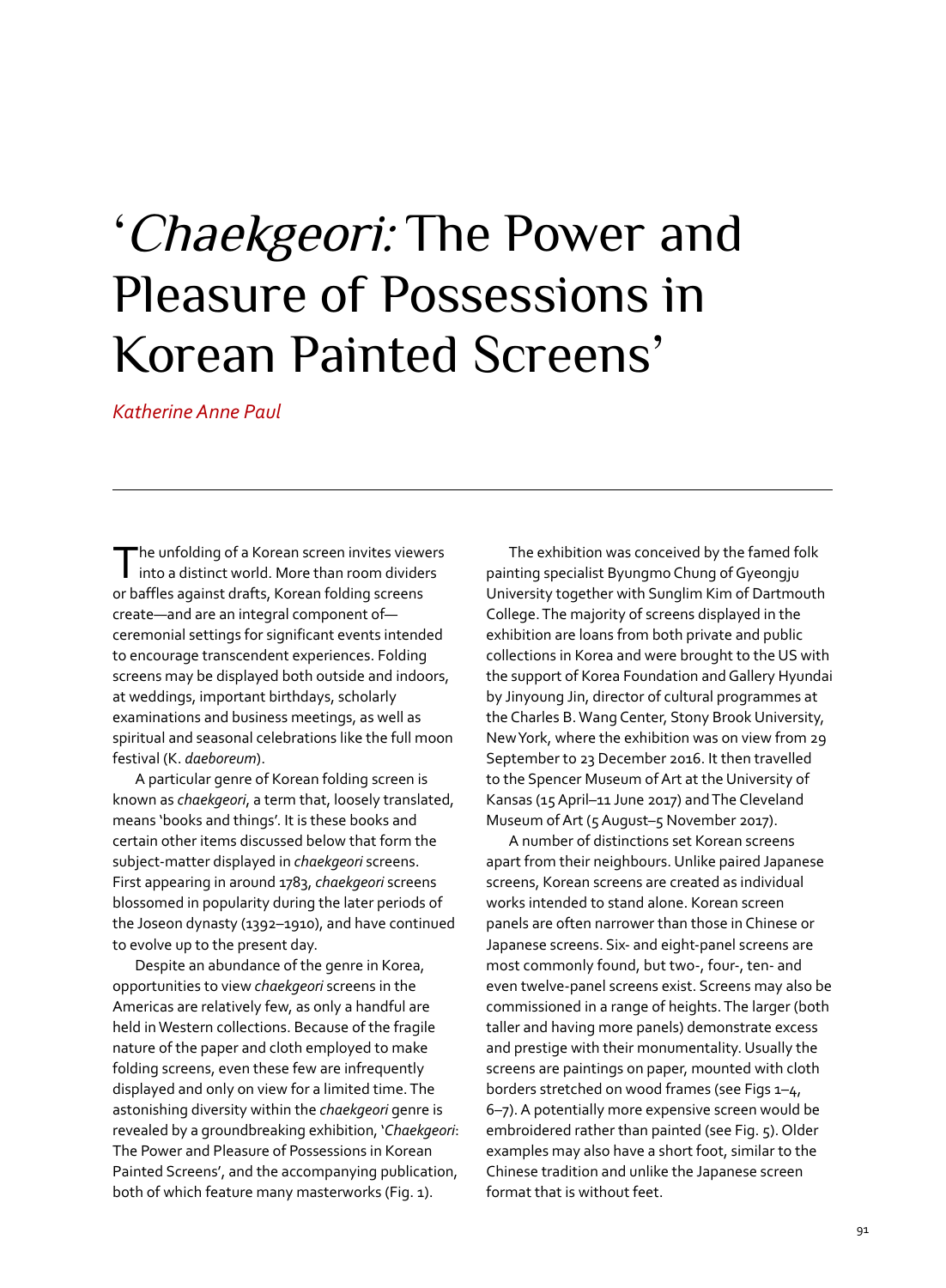Fig. 3 *Chaekgado* eight-panel folding screen By Jang Hanjong (1768–1815), late 18th century Ink and colour on paper, 195 x 361 cm (overall) Gyeonggi Provincial Museum, Yongin (Image courtesy of Dahal Media, Seoul)

Fig. 2 *Chaekgado* eight-panel folding screen (detail) Korea, late 19th century Ink and colour on paper, 119 x 408 cm (overall) Korean Folk Village, Yongin (Image courtesy of Dahal Media, Seoul)

Despite the clear ability to mass-produce books, they were not widely available in Korea. Several Joseon rulers closely controlled access to books, making them precious. It is significant that although books are the very namesake of *chaekgeori* they are very rarely specified by title within the screen's imagery. The generic rendering of large volumes of books reflects a shrewd political reality, a 'Policy of Impartiality' (Tangpyeongchoek), as the rise of this art form connects with political tensions about different philosophies of life. Blank books display erudition without publicly naming books that might be in temporary political favour, only to fall from favour later—one could be punished for owning or reading books that might reflect views contrary to those in power. In the Korean context, the rise of *chaekgeori* coincides with the 18th century 'Northern Learning' movement (Bukhak) promoted by social reformers interested in greater interactions outside Korea, which encouraged international intellectual exchange, trade, modernization and science (Chung, 2017, pp. 64–65).

King Jeongjo (r. 1776–1800) promoted *chaekgeori*  at the highest level, even using it as part of his formal regalia on occasion—placed behind his throne instead of the traditional *irworobongdo* mountain screen.





Korean screens were explicitly intended to create specific settings that, among other things, alluded to the owner's status; thus, the screens themselves reveal their social uses. In the case of *chaekgeori,*  one's cultured self is projected and amplified through the types of precious possessions that are rendered in the imagery—with a special emphasis on books.

Literary culture in Korea has some intriguing distinctions. Korean paper-making dates back to the 3rd century, following closely on Chinese production. In fact, paper production became so prolific it is used in large quantities in Korean architecture, covering walls, windows and floors in buildings. Korea also demonstrated considerable printing prowess: decades before the Gutenberg Bible was printed in 1454–55, the earliest known book printed with movable metal type was the *Jikji* (*Selected Teaching of Buddhist Sages and Seon Masters*), printed in 1377 in Korea. Additionally, the 81,350 wood printing blocks carved in the 12th century that detail the core writings of Mahayana Buddhism (the *Tripitaka Koreana*) have remained housed in the temple Haeinsa in southern Gyeongsang province, South Korea since 1398.



Fig. 1 Installation of the exhibition '*Chaekgeori*: The Power and Pleasure of Korean Screens' at the Spencer Museum of Art, The University of Kansas, 15 April–11 June 2017 (Image courtesy of the Spencer Museum of Art, The University of Kansas)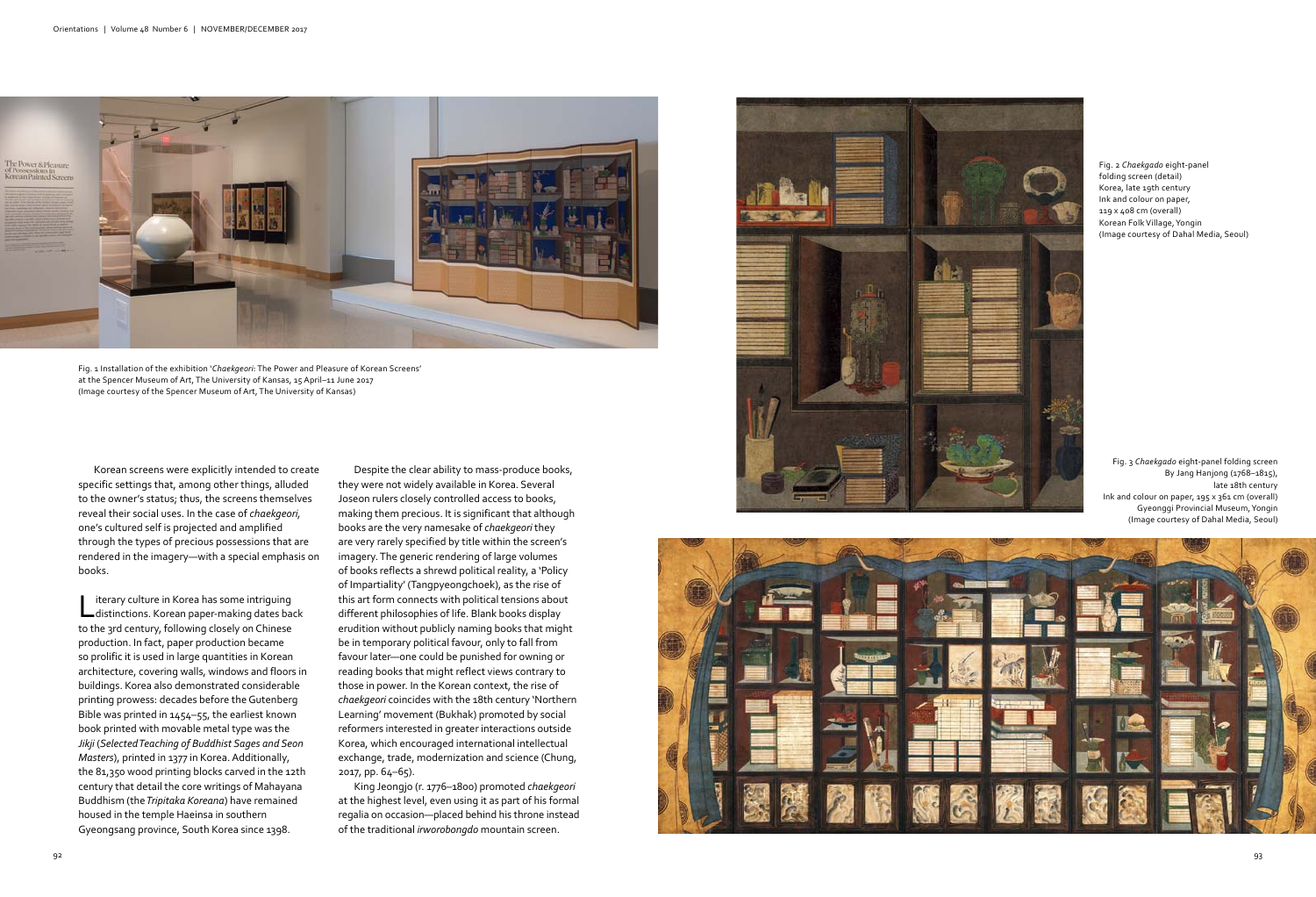

ways the contemporary 18th century neoclassicism in European and American arts during the Age of Enlightenment.

Typical groupings of items in early *chaekgeori* screens combine paintings of books with classical Chinese items such as jades, coral, scrolls and scholar's stones (K. *bakgodo*) (see Figs 2, 3 and 5). Also featured were the 'four friends of the scholar's studio' (K. *munbang sau*: paper, brush, ink and inkstone) and the 'three friends of incense' (bronze tripod incense burner, incense box, and chopsticks and spade, which are counted as one item). Some of the symbolic meanings of these items were also updated. For example, the cutting-edge technology of a timepiece (such as a pocket watch or carriage clock) coupled with a peacock feather replaced an earlier pairing of the peacock feather and coral branch (Fig. 5)—both representing bureaucratic promotion.

**W** ith the rise of the *jungin*, or upper middle class,<br>of technocrats and merchants, the popularity of the *chaekgeori* genre developed beyond the rarefied confines of the Korean court to appeal to a broader following. As the market for these paintings expanded, both the format of the way that precious items were showcased and what was displayed evolved. The greatest change was that the shelves disappeared. Instead, 'books and things' were placed upon individual tables (Figs 6 and 7) and/or viewed through a window (see Figs 4 and 7), or floated in space (see Fig. 5). Tabletop *chaekgeori* suggest the flexibility and intimacy of Korean usage of space, in contrast to the Chinese *duobaoge* shelving. Windowview *chaekgeori* employ a framing device for each panel that loosely references lattice (K. *munsal*) folding doors. The extraordinary monochromatic example illustrated in Figure 7 takes this windowview format to an even higher level by employing a layered trompe l'oeil effect created by a floral pattern that suggests one is looking through a gauze or paper curtain hung over the window. Interestingly, 'floating' or 'isolated' *chaekgeori*, like the example in Figure 5, survive in the largest number even though they require far greater visual literacy on the part of the viewer, as there are no shelves, tables or window frames to provide spatial context.

In addition to these changes, the types of items rendered in *chaekgeori* expanded in later periods with greater patronage at many different social levels. Many of the earlier Sinophilic objects receded, along



Fig. 5 Isolated or floating *chaekgeori*  eight-panel folding screen (details) Korea, late 19th century Embroidery on silk, 166 x 308 cm (overall) Korean Folk Village, Yongin (Image courtesy of Dahal Media, Seoul)



Between 1784 and 1788, *chaekgeori* was named one of the major subjects in the formal examination of court painters, and remained so until 1879 when the exams ceased.

Following the king's lead, the earliest examples of *chaekgeori s*creens, painted by male painters, were for elite male consumption. The early examples also showcase a modern, foreign-derived painting technique, namely forced perspective with trompe l'oeil, expressed through shelving (Fig. 2) and, more rarely, through shelving seen through an open curtain (Fig. 3), intimating that one might be able to reach for the showcased contents. *Chaekgeori* screens that feature shelves are called *chaekgado.*  The trompe l'oeil shelves and curtains, as well as the precious things depicted, are reminiscent of earlier European paintings of *Kunstkammer* or *Wunderkammer* (cabinets of curiosities), a precedent discussed by Sunglim Kim and Joy Kenseth in their catalogue essay (Kim and Kenseth, 2017, pp. 19–23).

Several scholars have traced the introduction of trompe l'oeil *chaekgeori* to Korean observations of both the 17th century fashion for *duobaoge* (curio display shelves) and trompe l'oeil paintings in China, which appeared not only in hanging-scroll and handscroll formats, but also in scene illusion paintings (Ch. *tongjinghua*) installed in some of the pavilions of the Forbidden City (ibid., p. 25 and McCormick, 2017, pp. 51–60). Such works were initiated by immigrant Jesuit painters to the Chinese court beginning in the 17th century, the most famous being Giuseppe Castiglione (Lang Shining; 1688–1766). Shortly thereafter, these techniques were mastered by Chinese artists themselves. Many Korean diplomats saw these wonders in China, including the trompe l'oeil ceiling paintings at the Cathedral of the Immaculate Conception in Beijing (Kim and Kenseth, 2017, pp. 26–27).

Items initially favoured for depiction on *chaekgeori* screens were often, like trompe l'oeil painting and the *duobaoge* format of the shelves, relatively exotic imports, but not only from China. Interestingly, the classical revival visually demonstrated by featuring ancient Chinese bronzes and ceramics (Lee, 2017) is presented side-by-side with items that at the time echoed cutting-edge technologies, such as spectacles, clocks and tobacco pipes, reflecting the then new fashion of tobacco smoking (Fig. 4). The concurrence of a Korean interpretation of Chinese neoclassicism with the introduction of new technologies parallels in many

Fig. 4 Tabletop *chaekgeori* eight-panel folding screen (detail) Korea, late 19th century Ink and colour on paper, 55.7 x 253.6 cm (overall) Sungok Memorial Hall, Mokpo (Image courtesy of Dahal Media, Seoul)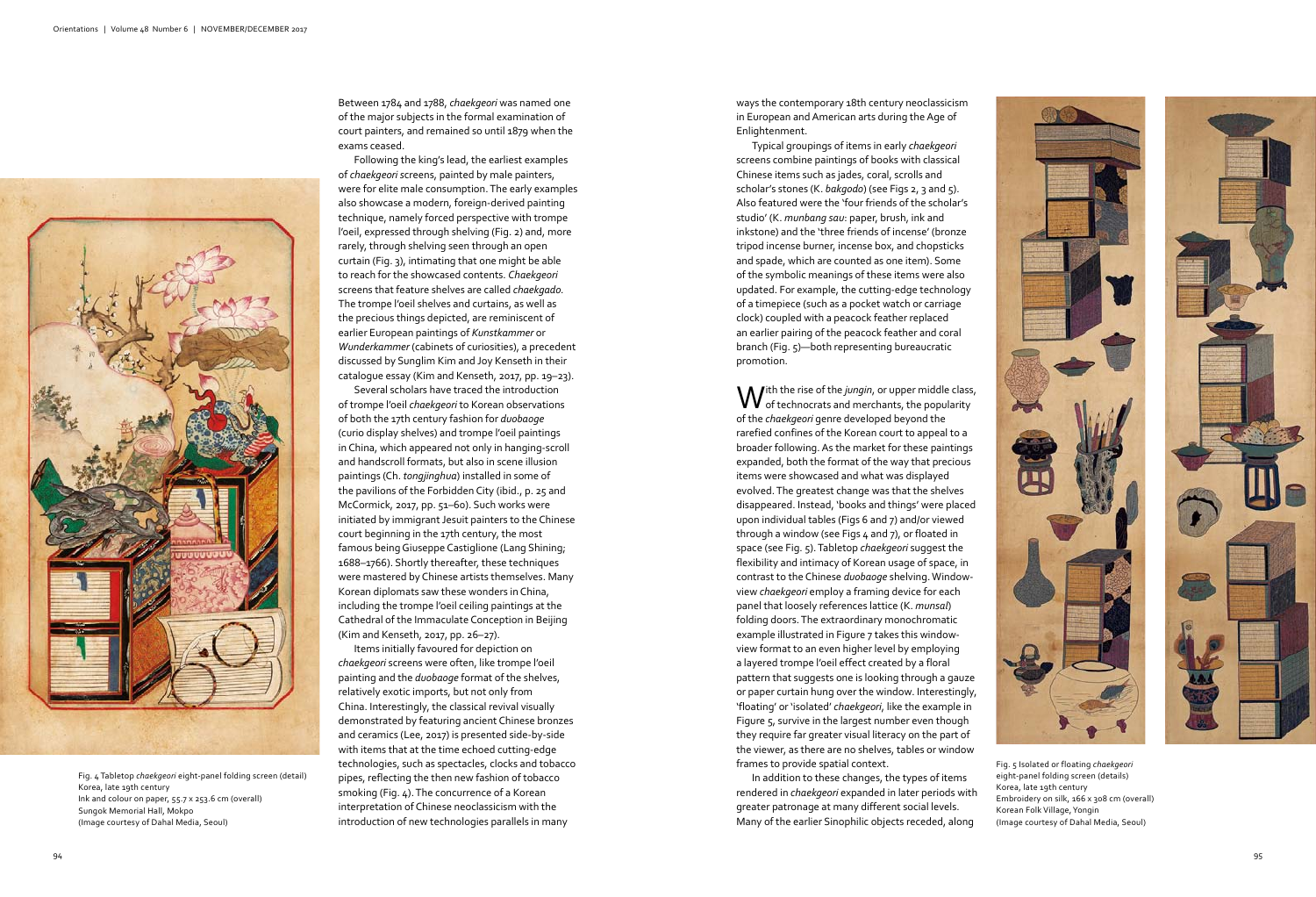with the bibliophile's dense construct of books, and 'all-in-one' or multi-purpose screens emerged, which combined books with other genres of decorative and auspicious paintings. For example, images of auspicious creatures (K. *seosudo*: dragons, phoenixes, hundred-year-old birds, fish and so on), vessels and cut flowers (K. *gimyeong jeljido*), ideographs of Confucian virtues (K. *munjado*), the ten symbols of longevity (K. *shipjangsaendo*), flowering plants (K. *hwa hwe hwa*), birds and flowers (K. *hwajhwa*), landscapes such as views of the Xiao and Xiang rivers (see Fig. 4), an abundance of fruits and vegetables, as well as musical instruments join symbols of a literati lifestyle, all harnessing the power of auspicious imagery and its symbolic meaning (see Figs 6 and 7).

Among the cornucopia of represented fruits and vegetables, newly introduced exotic foods (like painted corn) are found in some of the screens, along with the frequently depicted Buddha-hand citron, pomegranates, melons, eggplants and other fruits that represent abundance. In addition to auspicious imagery, commonly found throughout the decorative vocabularies of East Asia are a number of Koreaspecific items, such as amuletic five-colour brushes (used to avert calamities), decorative knives (K. *jangdo*), spoons and elements of Korean dress (see Figs 6 and 7). The introduction of ever more Korean items into the subject-matter of the screens was emphasized in particular at the Spencer Museum of Art, where historical Korean objects—such as a moon jar, a dragon vase, a man's hat (K. *gat*), a cloth wrapper (K. *pojagi*) and a flute—were displayed with the *chaekgeori* screens (see Fig. 1).

In the expansion of the genre, chaekgeori develop<br>beyond its initial gendered usage—made by and n the expansion of the genre, *chaekgeori* developed for men—to include screens that were made by and featured items used by women. In particular, embroidered examples, such as that shown in Figure 5, were made by women. Items of female apparel—particularly women's shoes and winter caps (K. *nambawi*) (Fig. 8; see also Figs 6 and 7)—are displayed in a number of screens in the exhibition and publication. Along with gender-neutral signifiers of the acquisition of knowledge, like books and glasses, additional feminine references include mirrors (K. *gyeongdae*), fans, perfume bottles and furniture styles (see Figs 6 and 7). Like the 'male' *chaekgeori,*  this is a dual reflection and projection of the female intelligentsia. In his essay, Byungmo Chung makes a close observation and discussion of the female

aspect of *chaekgeori* (Chung, 2017, pp. 66–67).

The examples illustrated in this article also demonstrate the varied range of colours employed in a *chaekgeori* palette. While earlier examples feature mineral pigments, the increased popularity of *chaekgeori* coincided with the 18th century introduction of new synthetic pigments and access to a greater variety of imported mineral pigments. Rich blues, greens and browns fill the shadowed shelf backs (see Figs 1-3), while bright pinks, purples, oranges and greens made from both imported and domestic mineral and synthetic sources enliven later popular examples (see Figs 4 and 6). Perhaps most surprising, however, is the use of monochrome in the screen in Figure 7. This choice seems inspired as much by sepia photographs as by ink painting, and employs colour (or rather the lack of it) to introduce yet another trompe l'oeil effect.



Fig. 8 *Nambawi* (woman's winter hat) Korea, late 19th century Silk and fur, 35 x 23 cm (overall) Newark Museum Gift of Iris Barrel Apfel Collection in memory of Samuel Barrel, 1992 (92.431) (Image courtesy of Newark Museum)



Fig. 6 Tabletop/window frame *chaekgeori* eight-panel folding screen (details) Korea, late 19th century Ink and colour on paper, 47.3 x 244 cm (overall) Private collection (Image courtesy of Dahal Media, Seoul)





Fig. 7 Tabletop/ window frame *chaekgeori* eightpanel folding screen (details) Korea, late 19th century Ink on paper, 49 x 280 cm (overall) Private collection (Image courtesy of Dahal Media, Seoul)